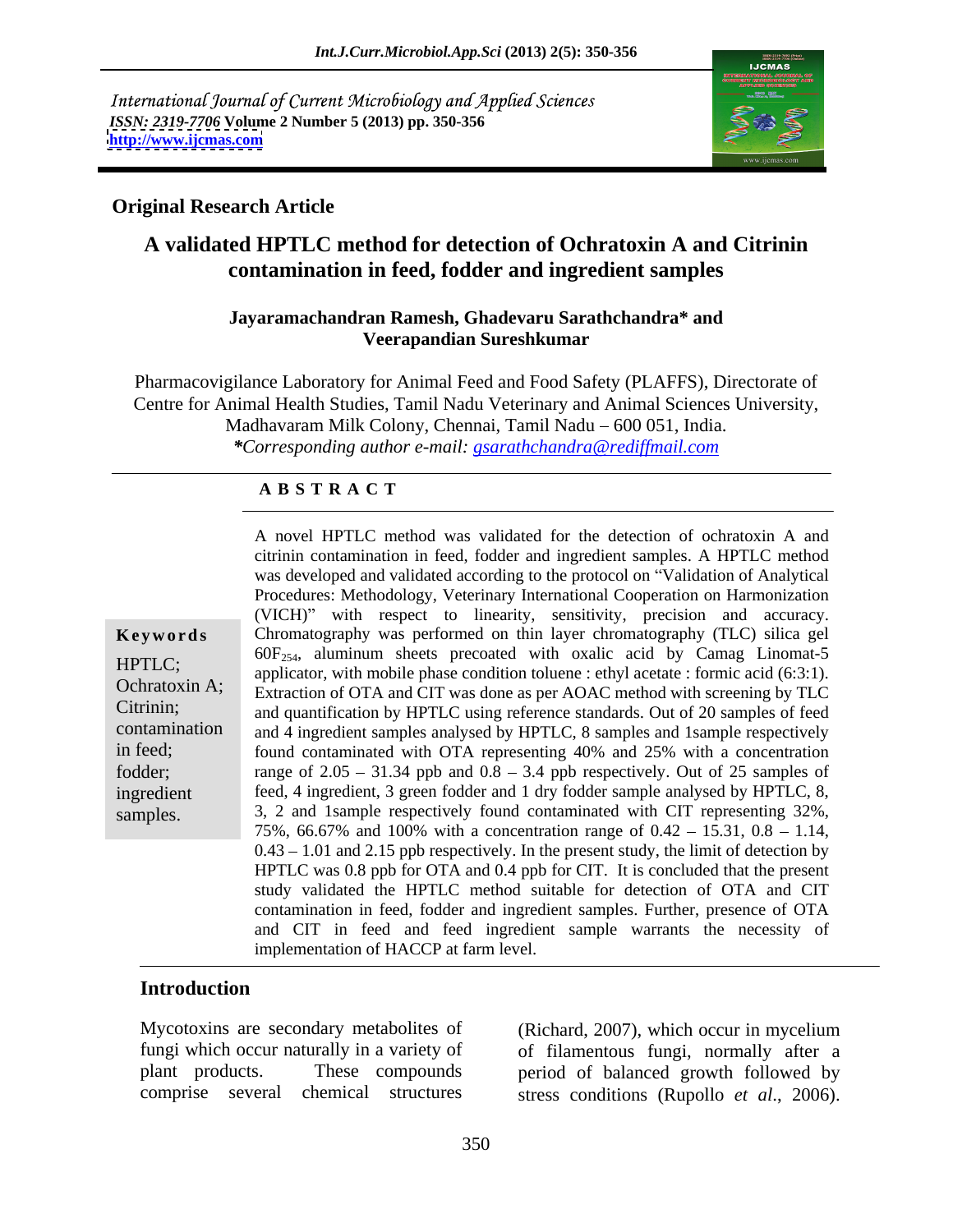Mycotoxin residues may occur in livestock products like milk, egg and meat due to ingestion of mycotoxins from feed by food received considerable attention due to their serious contamination problem in poorly significance in agricultural loss and human stored grains intended for human health. Amongst the mycotoxins that are consumption. It can also be a problem for fungal genera that occur in food and that *ochraceus* and *Penicillium citrinum*, the main producers of ochratoxin A and

several stored agricultural products carcinogenic agent for humans (Group 2B, (Chandelier *et al.* 2004). OTA, in IARC) (WHO, 1993). It has been also combination either with steriomatocystin correlated to the Balkan endemic combination either with sterigmatocystin or citrinin (CIT), has often been found in stored wheat, barley, oat and corn (Abramson *et al.* 1999). Cereals are frequently stored at the farm for economic reasons (low prices, for use as feed). Under such conditions, the mycotoxin risk increases because grains are not always harvested at a sufficiently low water activity to guarantee the absence of fungal Citrinin (CIT) [(3*R*,4*S*)-8-hydroxy-3,4,5 growth during the storage period. In addition, the farmers' storage facilities (barns, lofts, attics, silos) are more known since 1931, when it was isolated difficult to clean up thoroughly in from *Penicilliun citrinum* and, afterwards, comparison with the more sophisticated from the Australian plant *Crotolaria*  commercial storage facilities. Moreover crispate (Chagas farmers' storages may have more mycotoxin is associated with cases of important moisture sources like leaks in porcine nephropathy and has been found the roof, humidity from the walls, etc. as a contaminant in corn, rice, wheat and increasing the risk of mycotoxin other grains (Heber *et al*., 2001; Meister, contamination at the farm (Tangni and 2004). The adverse effects caused by CIT Pussemier, 2005). So, Pussemier *et al.*, on the human body are chronic rather than (2005) have reviewed data from different acute. It has been demonstrated that its countries and concluded that atypical intake may cause hepatic and renal failure severe contaminations of cereals by OTA in the long run (Knasmuller *et al*., 2004).

producing animals. Mycotoxins have on these findings, mycotoxins can be a known to cause human diseases, aflatoxins animal health because cereals can be used have been studied most. *Aspergillus*, to prepare animal feed and also because *Penicillium* and *Fusarium* are among the grain dusts collected in large grain storage have toxigenic species, such as *Aspergillus*  and/or cellulose, for incorporation into example) could be linked to bad storage conditions in individual farms from either the organic or the conventional side. Based serious contamination problem in poorly stored grains intended for human consumption. It can also be a problem for facilities can be used, as a source of fiber feed (Tangni and Pussemier, 2005).

citrinin, respectively (Knasmuller *et al.*, Cochratoxin A (OTA) is classified by the<br>2004, Elmholt and Rasmussenp, 2005). International Agency for Research on<br>Cancer (IARC from World Health<br>Ochratoxin A (OTA) has been det Ochratoxin A (OTA) is classified by the International Agency for Research on Cancer (IARC from World Health Organization (WHO)) as a probably IARC) (WHO, 1993). It has been also correlated to the Balkan nephropathy (Castegnaro *et al*., 2006). Its presence was detected in many stored and dry foods (FAO, 1995; Dilkin, 2002) such as corn, wheat, oats, beans, nuts, peanuts, rice, barley, sorghum, cotton seed, coffee beans, cocoa and spices (Furlong *et al*., 1999; Molinie *et al*., 2005).

(up to 1000 ppb as observed in Poland, for According to European Food Safety $6$ -oxo-4,6-dihydro-3Hisochromene-7-carboxylic acid, has been *et al.*, 1995). This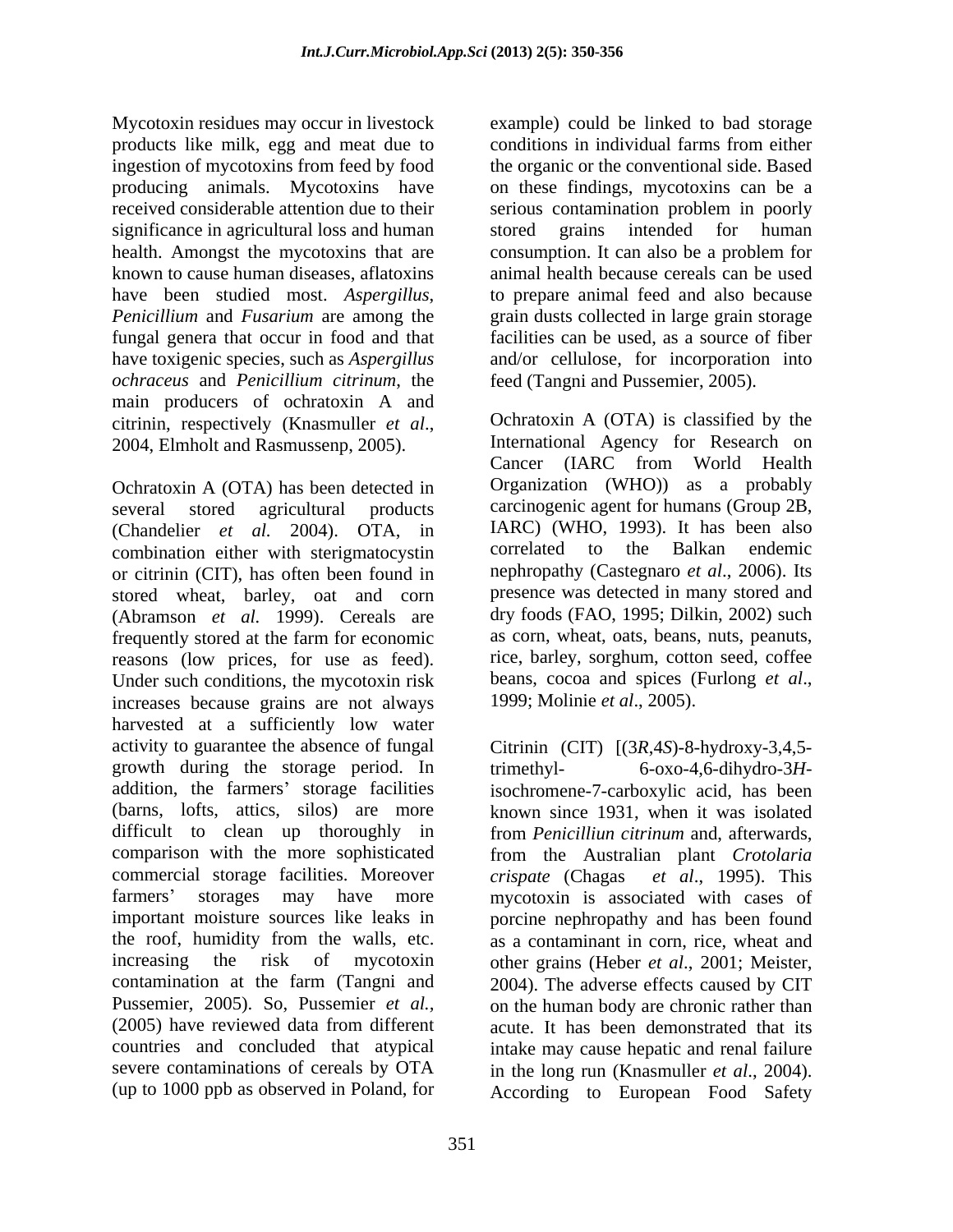Authority (2012), no previous assessment to do this may invalidate the subsequent of citrinin as a food contaminant could be analysis. So care was taken to obtain a identified. However, in various documents sample of grain which is as representative related to the assessment of ochratoxin A, reference is made to the concomitant occurrence of citrinin in food or feed Sample Preparation material. To date, high performance liquid chromatography with fluorescence To achieve maximum particle size detection is the method of choice for reduction, thorough mixing and effective routine citrinin analysis. One of the major distribution of contaminated portions the challenges in citrinin analysis relates to its instability in various organic solvents and Grinded entire lot of sample through at higher temperatures. So far, none of the hammer and passed through number 14 applied analytical methods has been sieve split sample sequentially in sample validated by inter-laboratory studies. In addition, no certified reference materials completely pass number 20 sieve and or proficiency tests are available for the mixed thoroughly. Finally, weighed 25 determination of citrinin in food or feed grams of sample for OTA and CIT (European Food Safety Authority, 2012). Also literature on High performance thin layer chromatographic (HPTLC) method which is simpler, cost effective and with high throughput is not much available. In this context, present study was done to HPTLC and quantified with reference assess OTA and CIT contamination in feed, fodder and ingredient samples by a validated HPTLC method. **Matrix extraction** 

received at the Pharmacovigilance 88ml,  $20\%$  H<sub>2</sub>SO<sub>4</sub>-2ml and 5NHCl + Laboratory for Animal Feed and Food 4% KCl-10 ml). This mixture was shaken<br>Safety (PLAFFS) Chennai Tamilnadu for 30 minutes at 200 rpm in an orbital Safety (PLAFFS), Chennai, Tamilnadu, India, were utilized for the present study.

Moulds and mycotoxins occur in an extremely heterogeneous fashion in feed that sampling is carried out in a way that ensures that the analytical sample is truly<br>
end the constantive of the constantion of Failure<br>
end of the constantion of Failure<br>
end of the constantion of Failure<br>
end of the constantion of Failure<br>
end of the constantio representative of the consignment. Failure

as possible of the whole bulk.

## **Sample Preparation**

samples were subjected to following steps. splitter. Regrinded 1kg portions to estimation.

## **Analytical method**

As per AOAC method by TLC and standards.

## **Matrix extraction**

**Materials and Methods** Sample analysis was carried out by taking **Sample collection** sample in a 250ml flask and added 4 g of The feed ingredient and feed samples of acidified acetonitrile (acetonitrile-**Sampling** in a 250 ml separating funnel, 50 ml and food commodities. It is thus crucial collected, this operation was performed a known quantity (25g) of the grinded sodium chloride and treated with 100 ml of acidified acetonitrile (acetonitrile- 88ml,  $20\%$  H<sub>2</sub>SO<sub>4</sub>-2ml and 5NHCl + 4%KCl-10 ml). This mixture was shaken for 30 minutes at 200 rpm in an orbital shaker. It was then filtered through whatman paper (No1).To 50 ml of filtrate distilled water and 50 ml hexane were added, and shaken gently for 3 minutes and the acetonitrile:water phase was To the final acetonitrile:water phase in another separating funnel 20 ml chloroform was added and shaken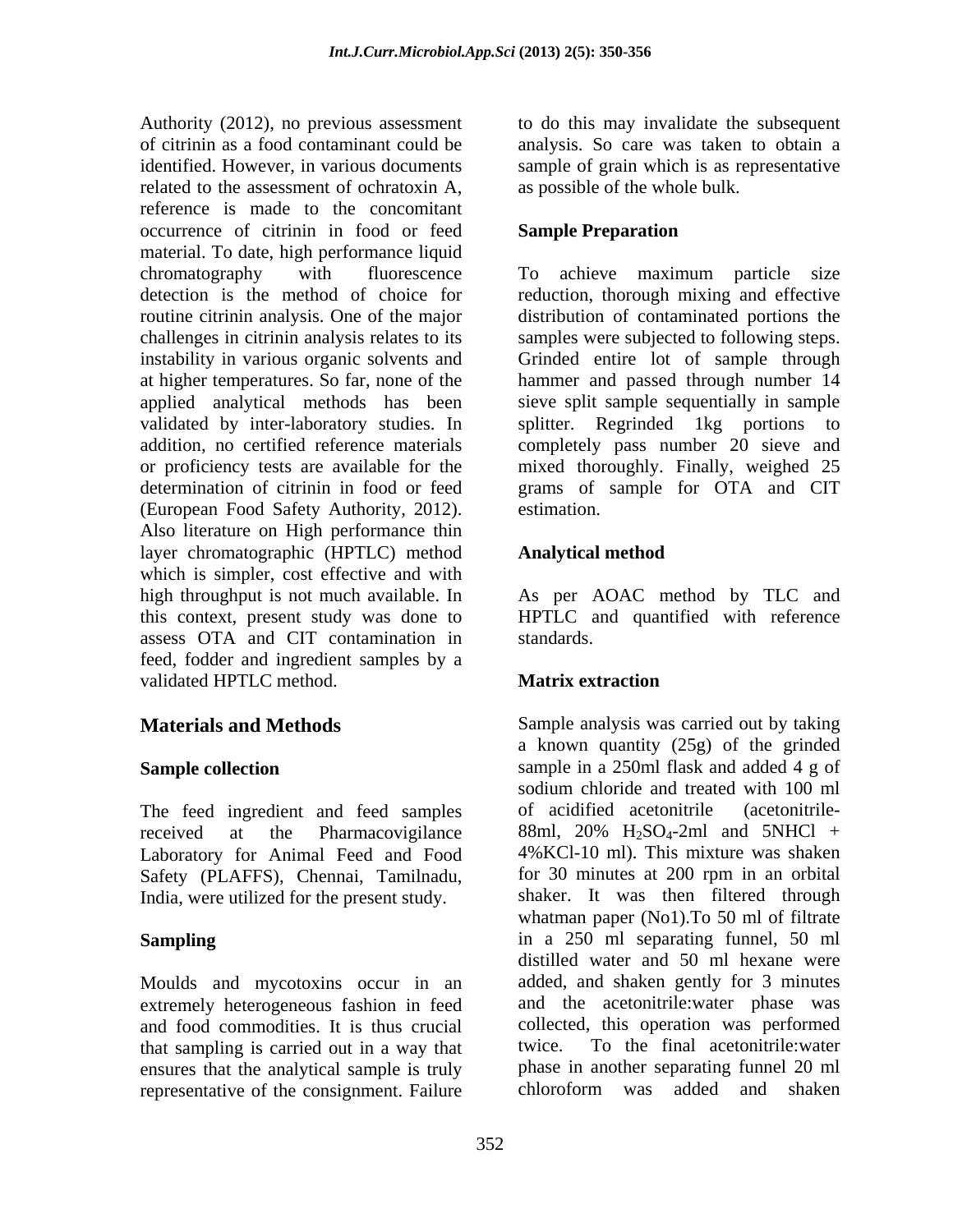vigourously. The organic phase **Sample and standard application** (chloroform) was collected in a vial through anhydrous sodium sulphate bed. The extract was evaporated in a hot plate<br>under fume hood. Finally the dried extract under fume hood. Finally the dried extract technique) using Linomat-5 sample was reconstituted with benzene: applicator. The standard solution of OTA acetonitrile (98:2) and used for TLC and HPTLC spotting. to the same plate with samples. Similarly,

## **Estimation of OTA and CIT by TLC**

The dissolved residue was then spotted as 5 µl drops on to a silica gel plate of about 0.5mm thickness which was earlier precoated with oxalic acid and dried. The Prepared a mobile phase condition standard solution of OTA and CIT were also spotted on to the same plate as drops of 1, 3, 5 µl. The plate was developed in mobile phase condition toluene : ethyl acetate : formic acid (6:3:1). After development, the plate was air-dried and **Development** observed under UV light.

The fluorescence intensities (lemon pre-saturated TTC up to 80mm from lower yellow) of CIT spots of sample were compared with those of standard spots. The sample spot, which matches one of **Derivalization** the standard spots, was selected. Standard was also used to compare the colour and rf plate. The amount of CIT was estimated. Later, the same plate was post derivatised by spraying with liquor ammonia and viewed under UV light for OTA spots (blue) if any in the samples by comparing

### **Estimation of OTA and CIT by HPTLC** minutes. **Plate Material**

Silica gel HPTLC plates, precoated with oxalic acid and dried using air drier, in the Finally the plates were scanned in format of  $10\times10$  cm or  $20\times10$  cm were CAMAG HPTLC scanner-3 under 366nm used separately for OTA and CIT wavelength to determine the levels of

The reconstituted dried samples were applied as  $5 \mu l$  and  $10 \mu l$  bands (spray-on was also applied as bands of 1, 3, 5 µl on for CIT estimation, standard solution of CIT was also applied as bands of 1, 3, 5  $\mu$ l on to the same plate with samples.

### **Preparation of developing solvents**

toluene:ethyl acetate: formic acid(6:3:1) and poured 20 mL per trough in TTC with 30 minutes pre-saturation time for development of plates.

## **Development**

The spotted samples were developed in edge of TLC plate.

## **Derivatization**

value of unknown sample streak on the samples on a HPTLC plate may be with those of standard spots. The amount the developed plates were dried by using of OTA was estimated. hair dryer and sprayed with liquor Transfer of reagent for derivatization of accomplished by spraying or dipping. Dipping is the preferred method and should be used whenever possible. Spraying was done in a TLC spray cabinet or in the fume hood. For OTA estimation, ammonia, near fume hood. After spraying the plates were dried using hair dryer for 5 minutes.

### **Scanning Scanning**

estimation. OTA or CIT contamination in theCAMAG HPTLC scanner-3 under 366nm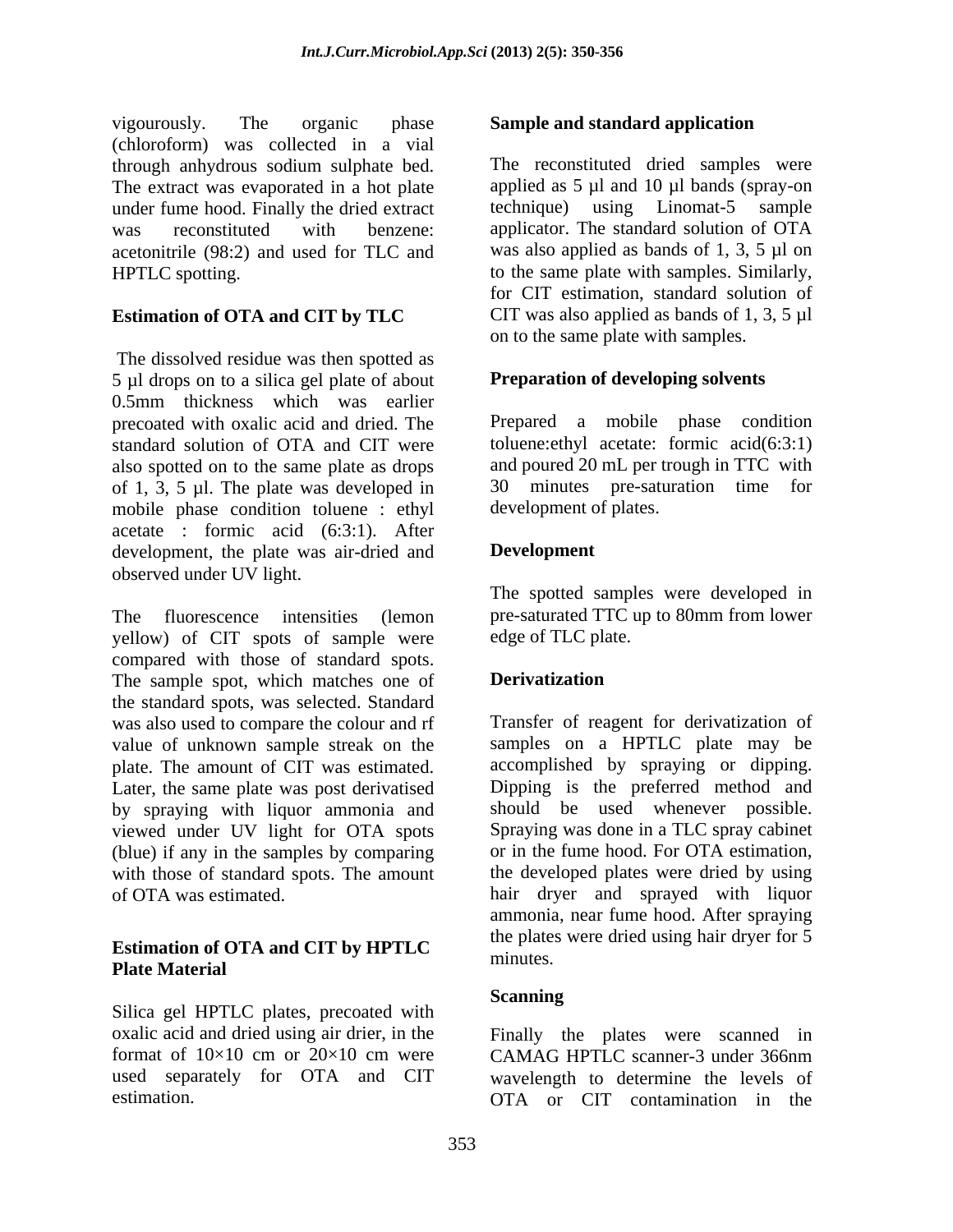corresponding samples. Detection by TLC or HPTLC is based on their fluorescence ppb (EC, 2002). Hackbart *et al*., (2012) under UV radiation, although aflatoxin B1 and reported that with Soares and Rodriguezneeds derivatisation to enhance the Amaya method and addition a partition fluorescence and thereby for confirming it with cyclohexane to find evidence of the in the samples. presence of ochratoxin A and aflatoxins in

Out of 20 samples of feed and 4 ingredient samples analysed by HPTLC, 8 samples Simas et al., (2007) analyzed the  $2.05 - 31.34$  ppb and  $0.8 - 3.4$  ppb and respectively (Table 1). detected in 33.75% of the samples with

Out of 25 samples of feed, 4 ingredient, 3 green fodder and 1 dry fodder sample analysed by HPTLC, 8, 3, 2 and 1sample respectively found contaminated with CIT representing 32%, 75%, 66.67% and 100% with a concentration range of  $0.42 - 15.31$ , mean concentration of 27.42, 5.34, 1.44 Dors et al.,  $(2009)$  evaluated the

in accordance with (Hackbart *et al*., 2012), who have also reported that considering all 38 samples, OTA was found in the sample of rough rice which was stored in silos with  $560 \text{ µg}$  kg-1 of contamination. In commodities including raw foodstuffs and processed food performed during 2001- 2002 have shown that of the 184 samples investigated, OTA contamination was above the limit of quantification in 73 samples (40%) and that cereal grain samples were contaminated up to 25.4 ppb (Chandelier *et al.,* 2004). This amount is higher than the Commission of the European Communities recommendation (European Union regulatory agency), 40

**Result and Discussion** Brazil), but ochratoxin A was not found in which establishes a maximum limit of 5 68 rice samples (in São Paulo State,

and 1sample respectively found occurrence of aflatoxins and ochratoxins contaminated with OTA representing 40% and 25% with a concentration range of Bahia State, Brazil). 80 samples were mean concentration of 7.07 and 6.73 ppb detected. However, the aflatoxins were any sample. Simas *et al*., (2007) analyzed the in grains used for feeding dairy cattle (in analyzed, but ochratoxins were not detected in 33.75% of the samples with contamination levels ranging from 1 to 3 ppb. The contract of the contract of the contract of the contract of the contract of the contract of the contract of the contract of the contract of the contract of the contract of the contract of the contract of the contr

 $0.8 - 1.14$ ,  $0.43 - 1.01$  and  $2.15$  ppb, and the conditions of the analytical method. and 2.15 ppb respectively (Table 2).  $\qquad \qquad$  occurrence of aflatoxin B1, B2, The results of the present study for OTA is<br>
The results of the present study for OTA is<br>
The results of the present study for OTA is<br>
The results of the present study for OTA is Hackbart *et al*., (2012) reported that OTA in rice samples (in Rio Grande do Sul State, Brazil), as well as the presence of *Penicillium* in non-positive samples due to Dors *et al.,* (2009) evaluated the occurrence of aflatoxin B1, B2, deoxynivalenol, ochratoxin A and zearalenone in rice samples and only aflatoxin B1 was found.

Belgium, analyses of different that the CIT occurred in one of the  $\frac{1}{2}$ Similarly, for CIT, the results of the present study are in accordance with Hackbart *et al*., (2012), who have reported samples of parboiled rough rice with 120 ppb of contamination. The concentration that was determined for CIT can also be considered high in comparison with the maximum limits established by the same legislation for mycotoxins that have similar effect to OTA. The present validated HPTLC method is suitable for detection of OTA and CIT contamination in feed, fodder and ingredient samples.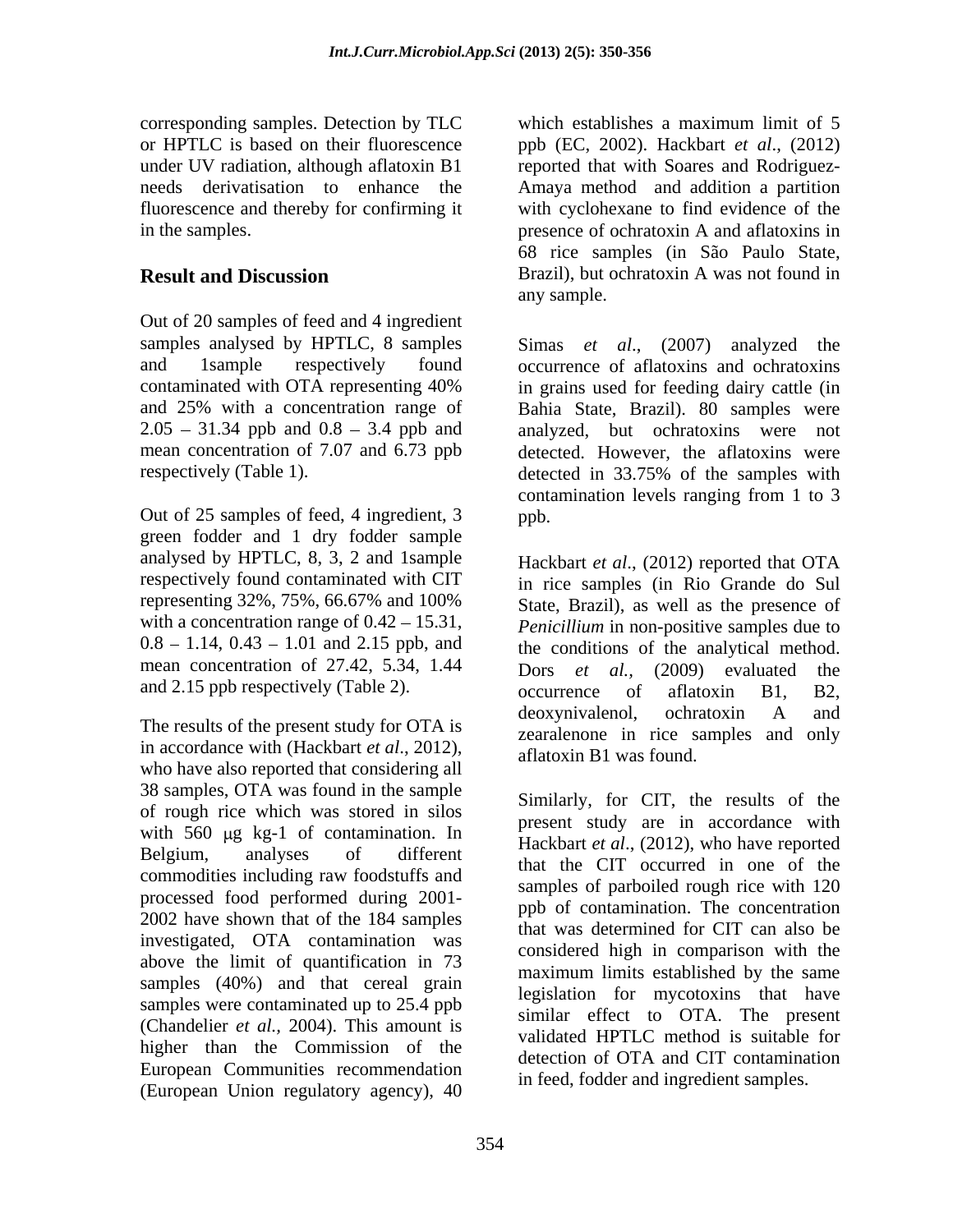| Type of       | Number of | <b>Contaminated</b> | $\%$ of              | Concentration                     | Concentration       |
|---------------|-----------|---------------------|----------------------|-----------------------------------|---------------------|
| <b>Sample</b> | samples   | sample              | <b>Contamination</b> | <b>Range (ppb)</b><br>$\sigma$ 11 | Mean $\pm$ SE (ppb) |
| Feed          | ້         |                     |                      | $2.05 - 31.34$<br>$2.03$ - $31.3$ | $7.07 \pm 3.5$      |
| Ingredients   |           |                     |                      | $0.8 - 3.4$                       | $6.73 \pm 0.00$     |
| Total         |           |                     | 275<br>ر., ر         | 0.8-31.34                         | $63.3 \pm 3.08$     |

**Table.1** Ochratoxin A contamination in feed and ingredient samples

| Table.2 Citrinin contamination in feed,<br>, ingredients and fodder samples |  |  |
|-----------------------------------------------------------------------------|--|--|
|                                                                             |  |  |

| <b>Type of</b> |          | Number of   Contaminated | $\%$ of       | Concentration <sup>1</sup> | <b>Concentration</b> |
|----------------|----------|--------------------------|---------------|----------------------------|----------------------|
| <b>Sample</b>  | Samples  | sample                   | Contamination | Range (ppb)                | $Mean \pm SE$ (ppb)  |
| Feed           | 25<br>رے |                          |               | $0.42 - 15.31$             | $27.42 \pm 1.77$     |
| Ingredients    |          |                          |               | $0.8 - 1.14$               | $5.34 \pm 0.82$      |
| Green Fodder   |          |                          | 66.67         | $0.43 - 1.01$              | $1.44 \pm 0.29$      |
| Dry fodder     |          |                          | 100           | 2.15                       | $2.15 \pm 0.00$      |
| Total          | $\cap$   |                          | 42.42         | $0.42 - 15.31$             | $36.35 \pm 1.04$     |

Further, presence of OTA and CIT in feed and feed ingredient sample warrants the necessity of implementation of HACCP at farm level. Belgian wheat. In: An Overview on

- Abramson, D.,R. Hulasare, N.D.G. White, barley during granary storage at 15 %<br>and 19 % moisture content. *J. Stored Prod. Res.* 35: 297-305.
- Castegnaro, M., D. Canadas, T. Leszkowicz, A. 2006. Balkan endemic through biomarkers. Mol. Nutr. Food Res.50(6): 519-529.
- Chagas, G. M., M.B. Oliveira, A.P. Campello and Kluppel, M. L. 1995. dysfunction of mitochondria. III.

Chandelier, A., J.Y. Michelet, E.K.

**References** Europe. Logrieco A., Visconti, A. Tangni, K. Baert, E. Moon and Vinkx, C. 2004. Mycotoxins survey in Belgium and toxigenic *Fusarium* in toxigenic fungi and mycotoxins in editors. Kluwer Academic Publishers (The Netherlands). pp. 11-32.

- D. Jayas and Marquardt, R.R. 1999. Dilkin, P., 2002. Swine mycotoxicosis: Mycotoxin formation in hullness preventive, clinical and pathological aspects. Biológico, 64(2): 187-191.
- and 19 % moisture content. *J. Stored* Dors, G.C., L.A. Pinto, A. de and Badiale- Vrabcheva, T. Petkova-Bocharova, endosperm during the parboiling I.N. Chernozemsky and Pfohl- process. LWT Food Sci. Technol.42 Furlong, E. 2009. Migration of mycotoxins into rice starchy (1): 433-437.
- nephrS.opathy: Role of ochratoxin A Elmholt, S., and Rasmussenp, H. 2005. Mechanism of citrinin-induced types and drying practice. Mycopathol. *Penicillium verrucosum* occurrence and ochratoxin A contents in organically cultivated special reference to ancient wheat 159(3): 421-432.
- Effects on renal cortical and liver European Food Safety Authority, 2012. mitochondrial swelling. J. Appl. Scientific Opinion on the risks for Toxicol. 15(2): 91-95. public and animal health related to the presence of citrinin in food and feed.